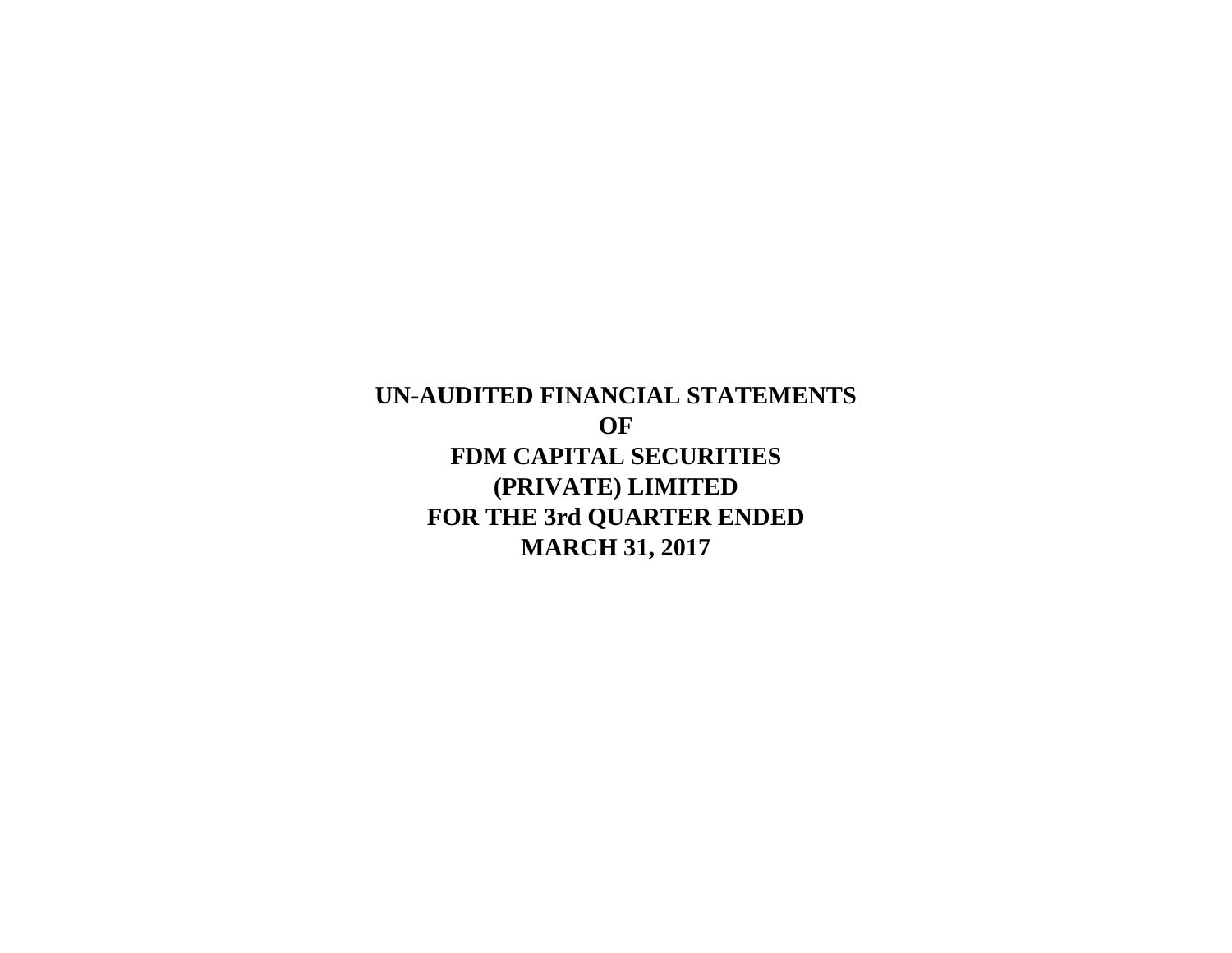## **FDM Securities (Pvt) Ltd Financial Statements As on Mar 31,2017**

| <b>Current Assets</b>           |                |                                  | <b>Currnet Liabilities</b> |  |
|---------------------------------|----------------|----------------------------------|----------------------------|--|
| Cash at Bank& hand              | 154,346,844.00 | <b>Trade Payables</b>            | 155,959,147.00             |  |
| <b>Trade Debt</b>               | 65,543,251.00  | <b>Accrued Markup</b>            |                            |  |
| Short Term Invest.              | 342,084,719.00 | <b>Bank Borrowing</b>            | 123,670,133.00             |  |
| Loan & Advances                 | 34,000.00      | <b>Other Liabilities</b>         | 7,928,692.00               |  |
| Pre-Payments & Deposits         | 459,410.00     |                                  |                            |  |
| Deposits & Advances             | 4,232,283.00   |                                  |                            |  |
| <b>Other Current Assets</b>     |                |                                  |                            |  |
|                                 |                |                                  |                            |  |
| <b>Total Current Assets</b>     | 566,700,507.00 | <b>Total Current Liabilities</b> | 287,557,972.00             |  |
|                                 |                |                                  |                            |  |
| <b>Business Property</b>        | 21,849,329.00  | Long Term Loans                  | 2,500,000.00               |  |
| Value of TREC                   | 11,670,850.00  |                                  |                            |  |
| Long Term Invest.               | 25,802,164.00  | <b>Total Liabilities</b>         | 290,057,972.00             |  |
| Deposits with KSE, NCCPL & CDC  | 1,400,000.00   |                                  |                            |  |
| <b>Other Non Currnet Assets</b> | 315,800.00     | Capital                          | 130,000,000.00             |  |
|                                 |                |                                  | Priv.<br>159,831,797.00    |  |
| <b>Total Non Current Assets</b> | 61,038,143.00  | Unappropriated P/L               | 47,848,881.00<br>Currt.    |  |
|                                 |                |                                  |                            |  |
| <b>Total Assets</b>             | 627,738,650.00 | <b>Total Equity</b>              | 627,738,650.00             |  |
|                                 | <b>Diff</b>    |                                  |                            |  |